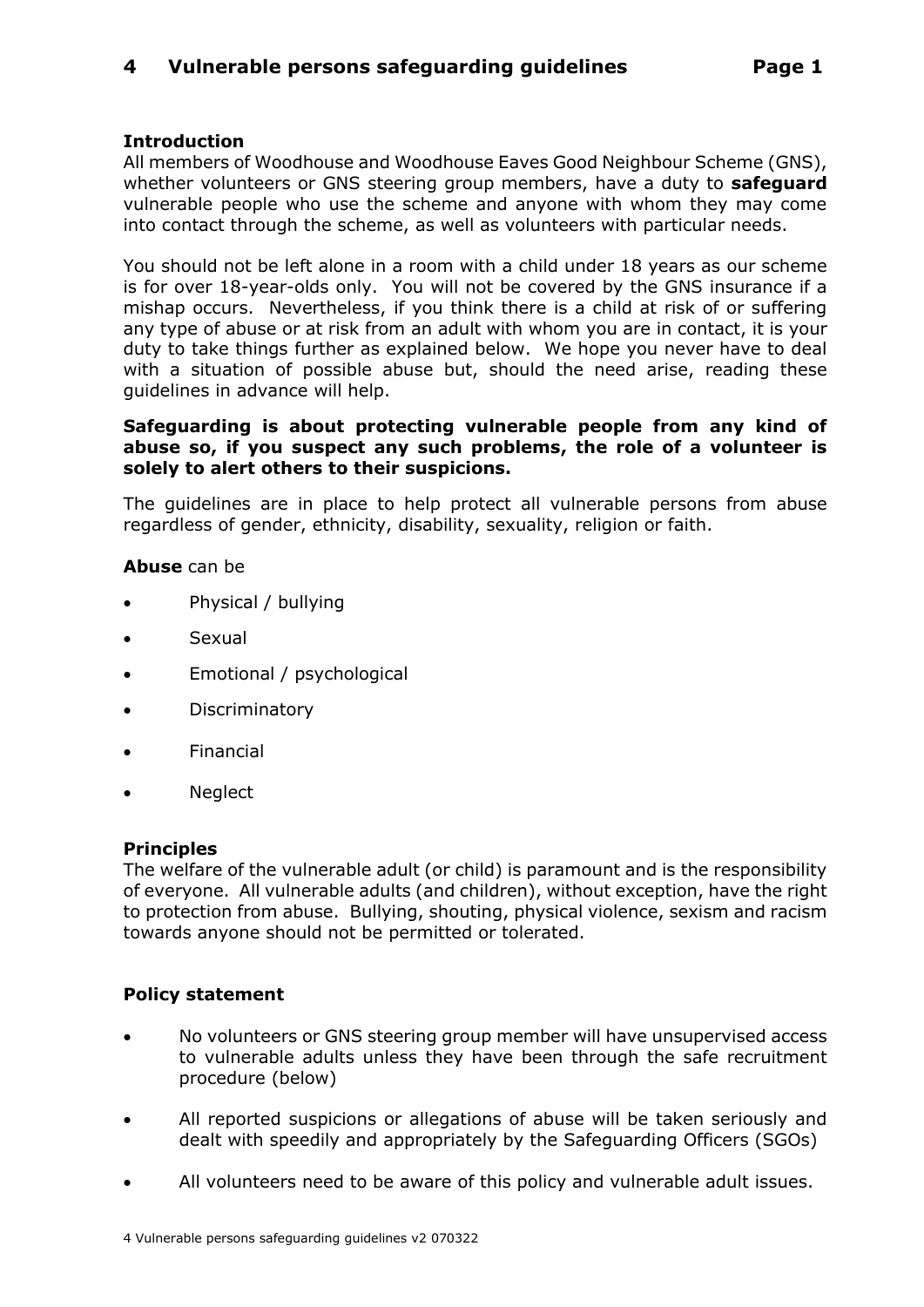## **Safe recruitment**

All volunteers must undergo a DBS security vetting and provide the GNS steering group with a copy of the result as well as ensuring that their certificate is current in terms of the GNS requirements.

# **Reporting incidents**

If you are concerned that the client is at direct risk of or has been subject to **serious abuse and you think they are in immediate danger** (or anyone else with whom you have come into contact while acting under the Good Neighbour Scheme), you must always **report it immediately to the police or Adult (or Child) Social Care** (contact numbers are at the end of this section).

If you have any other safeguarding concerns at all, you must discuss them with the SGOs via the Telephone Co-ordinator by ringing the **GNS mobile 07561 890 100**. The SGOs have responsibility for reporting concerns that arise to the local authority Vulnerable Adult (or child) lead agency. The GNS Safeguarding team may choose to have additional confidential discussions with you or others to clear up any misunderstandings, or to corroborate and support any suspicions, before reporting a concern to the lead agency. If the SGOs are unavailable, any member of the GNS steering group may act in their place.

**How to respond to a client if you suspect abuse, or are being told about it** Remember it is ultimately not a volunteer's responsibility but that of the statutory agencies to follow up any suspicions or allegations.

### **What to do**

- Do treat any allegations extremely seriously and listen to what is being said
- Do tell the person they are right to tell you
- Reassure them you are concerned for their welfare and want to make **Sure they are safe**
- Do be honest about your own position, who you must tell and why
- Do tell the person what you are doing and when, and keep them up to date with what is happening
- Do take further action you may be the only person in a position to prevent future abuse – ring the GNS mobile immediately
- Do write down everything said and what was done as soon as possible after the event and date and sign the account
- Do seek medical attention for the client if it appears necessary
- Do inform carers, unless there is suspicion of their involvement.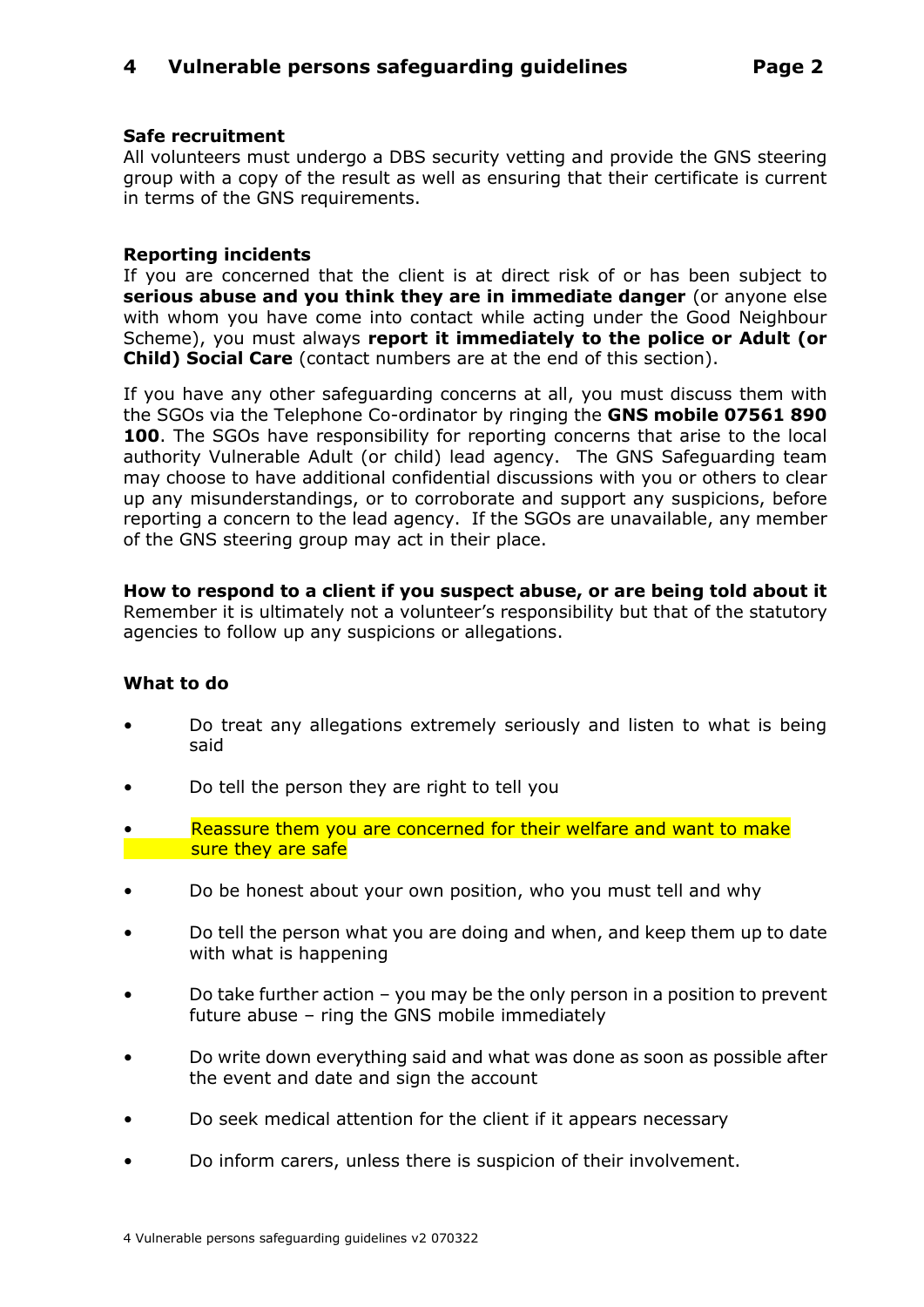# **What not to do**

- Don't make promises you can't keep
- Don't interrogate the person  $-$  it is not your job to carry out an investigation – this will be up to the police and/or social services, who have experience in this
- Don't cast doubt on what the person has told you, don't interrupt or change the subject
- Don't say anything that makes the person feel responsible for the abuse
- Don't ignore signs of abuse do something! Make sure you discuss the matter immediately with the SGOs – they will know how to follow this up and where to go for further advice.

### **Confidentiality**

Vulnerable adult (or child) protection raises issues of confidentiality which must be clearly understood by all. Confidentiality is very important indeed. You may discuss this issue with the SGOs if you have any concerns. You should make a note as soon as possible, with date and times, of any incident(s) or concerns coming to your attention. This will give you a record to which you can refer should the need arise. A factual account will be required with the key points recorded.

If requested by professionals, particularly investigative agencies and adult social services, volunteers have a responsibility to share relevant information about vulnerable adults (or children).

All personal information regarding a vulnerable adult should be kept confidential. All written records must be kept in a secure area for a specific time as identified in data protection guidelines (please ask the SGOs if you are concerned about this).

If an adult confides in you and requests that the information is kept secret, it is important that you tell them who you will have to tell and why. Even though you must speak to someone else about the matter it is important that you assure the person that it will be disclosed only to people who need to know about it. The adult's involvement in the process of sharing information must be fully considered and their wishes and feelings taken into account.

Where possible, consent must be obtained from the adult before sharing personal information about them with third parties. However, in some circumstances, obtaining consent may be neither possible nor desirable, as the safety and welfare of the vulnerable adult is the priority.

Once the SGOs have been informed of any problems they will usually pass the information on to Social Services, and after that Social Services will decide if any follow up is needed.